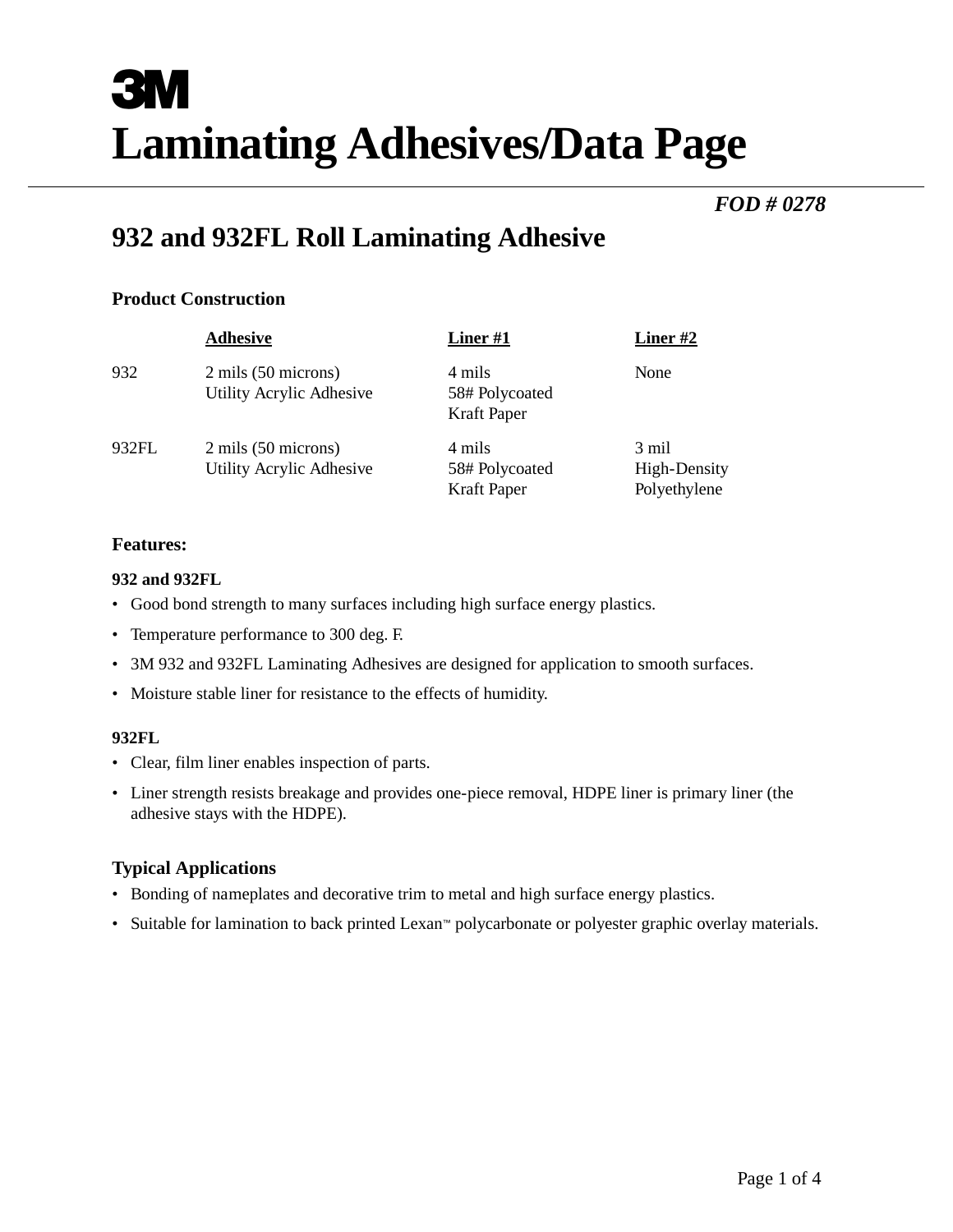### **Physical Properties:**

(Typical values - not for specification use)

|                                                                                                                | <b>20 Minute Dwell</b> |    |                                       |            |                                               |
|----------------------------------------------------------------------------------------------------------------|------------------------|----|---------------------------------------|------------|-----------------------------------------------|
|                                                                                                                | <b>Product</b>         |    | $Oz$ ./In.                            | $N/100$ mm |                                               |
| ASTM D-3330 (modified)                                                                                         | 932                    |    | 38                                    | 41         |                                               |
| $(90$ degree peel, $12$ "/min.<br>305 mm/min.) 2 mil aluminum<br>to stainless steel                            | 932FL                  |    | 38                                    | 41         |                                               |
|                                                                                                                | <b>Product</b>         |    | 72 Hr. Dwell<br>$Oz$ ./In. $N/100$ mm |            | <b>Ultimate Bond</b><br>$Oz$ ./In. $N/100$ mm |
| ASTM D-3330 (modified)<br>$(90$ degree peel, $12$ "/min.<br>305 mm/min.) 2 mil aluminum<br>to various surfaces |                        |    |                                       |            |                                               |
| - Metal (Stainless Steel)                                                                                      | 932                    | 70 | 76                                    | 95         | 104                                           |
|                                                                                                                | 932FL                  | 70 | 76                                    | 95         | 104                                           |
| - High Surface Energy                                                                                          | 932                    | 40 | 44                                    |            |                                               |
| Plastic (Polycarbonate)                                                                                        | 932FL                  | 40 | 44                                    |            |                                               |
| - Low Surface Energy<br>Plastic                                                                                | Not Recommended        |    |                                       |            |                                               |

#### **Environmental Performance:**

The properties defined are based on the attachment of impervious faceplate materials (such as aluminum) to an aluminum test surface.

| Bond Build-up:              | The bond strength of 932 and 932FL increases as a function of time and<br>temperature.                                                                                                                                              |
|-----------------------------|-------------------------------------------------------------------------------------------------------------------------------------------------------------------------------------------------------------------------------------|
| <b>Humidity Resistance:</b> | High humidity has a minimal effect on adhesive performance. Bond strengths<br>are generally higher after exposure for 7 days at 90 deg. F (32 deg. C) and 90%<br>relative humidity.                                                 |
| U.V. Resistance:            | When properly applied, nameplates and decorative trim parts are not adversely<br>affected by outdoor exposure.                                                                                                                      |
| <b>Water Resistance:</b>    | Immersion in water has no appreciable effect on the bond strength. After 100<br>hours in room temperature water the bond actually shows an increase in strength.                                                                    |
| <b>Chemical Resistance:</b> | When properly applied, nameplate and decorative trim parts will hold securely<br>after exposure to numerous chemicals including gasoline, oil, sodium chloride<br>solution, mild acids and alkalis.                                 |
| <b>Heat Resistance:</b>     | 932 and 932FL can be used for short periods (hours) at temperatures up to 300<br>deg. F (149 deg. C) and for intermittent longer periods of time (weeks) up to 250<br>deg. $F(121 \text{ deg. C}).$                                 |
| Shelf Life:                 | Product retains its performance and properties for one year from date of receipt if<br>properly stored at room temperature conditions of 72 deg. F (22 deg. C) and 50%<br>relative humidity. Storage in plastic bag is recommended. |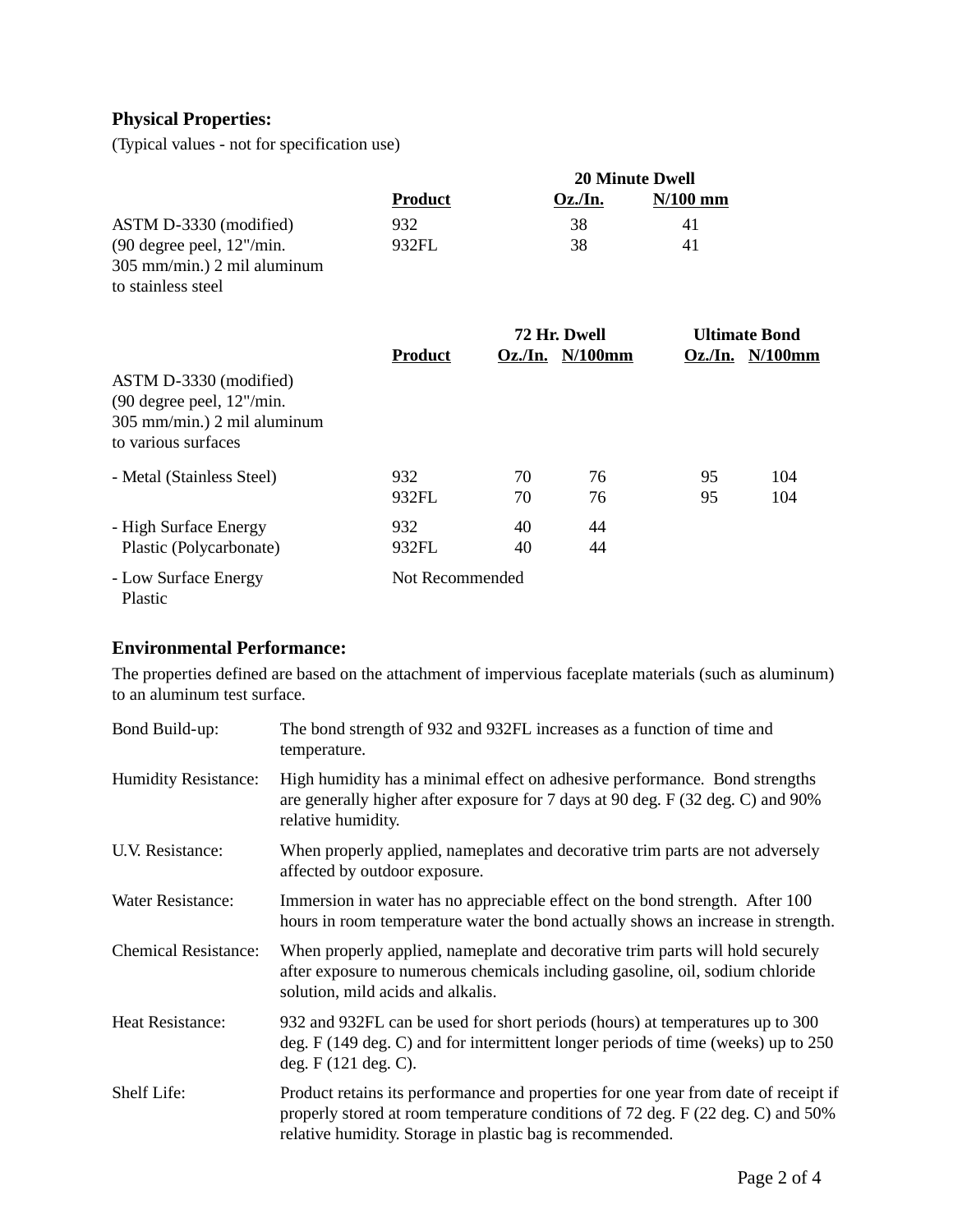#### **Processing:**

| Die-Cutting:     | Good die-cutting and kiss-cutting properties. Lubricate dies with vanishing oil or<br>similar low residue lubricants for improved processing.                 |
|------------------|---------------------------------------------------------------------------------------------------------------------------------------------------------------|
| Roll Laminating: | Use rubber over steel roll set up with moderate application pressure. Make<br>adhesive to substrate contact at nip area only to avoid air entrapment in bond. |

#### **Special Considerations:**

For maximum bond strength, surface should be thoroughly cleaned and dried. A typical cleaning solvent is heptane or isopropyl alcohol.

Consult the manufacturer's Material Safety Data Sheet for proper handling and storage of vanishing oils, lubricants and cleaning solvents.

Bond strength may be improved with firm application pressure and moderate heat causing adhesive to flow and develop intimate contact with bonding surface.

Ideal application temperature range is 70 deg. F to 100 deg. F (21 deg. C to 38 deg. C). Initial application to surfaces at temperatures below 50 deg. F (10 deg. C) is not recommended for most pressure-sensitive adhesives because the adhesive becomes too firm to adhere readily. However, once properly applied, low temperature holding is generally satisfactory.

6-5-95

Lexan is a trademark of General Electric.